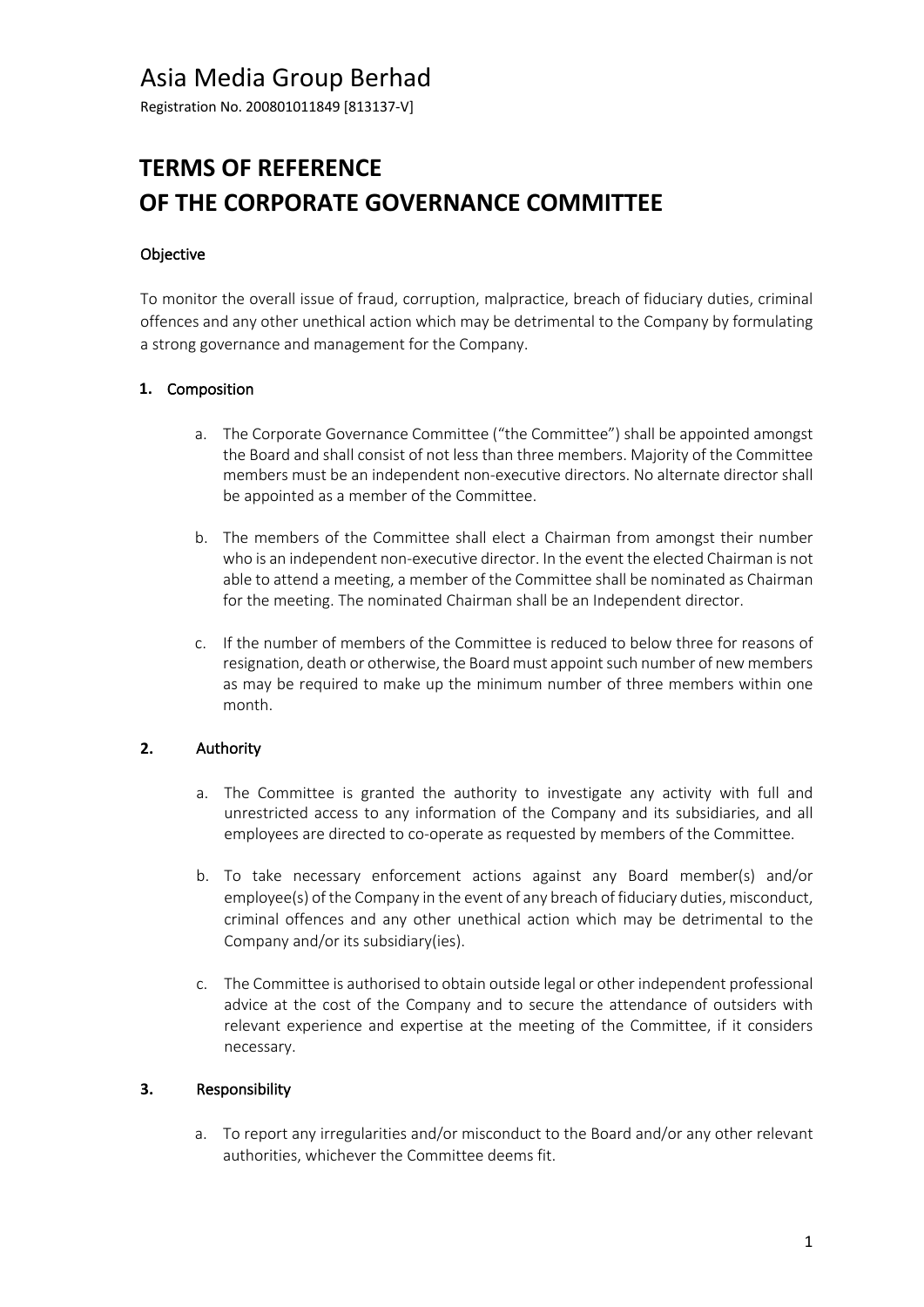#### **4.** Functions

The functions of the Committee are summarised as follows:

- a. To advise and recommend to the Board on effective governance of the Company through developing, monitoring and reviewing governance policies and/or procedures to be in line with the recommendation(s) as set out in the Malaysian Code of Corporate Governance 2017 and any other related recommendation that may be recommended by Securities Commission, Bursa Malaysia Securities Berhad or any other authorities or governance bodies from time to time;
- b. To conduct investigation or internal inquiry on any breach of code of conduct, malpractice, breach of fiduciary duties, criminal offences and any other unethical action which may be detrimental to the Company and/or its subsidiary(ies) by Board members and/or employee(s) on any reports received from whistle blower(s) and/or Board members and/or employee(s), thereafter make recommendations to the Board for any action to be taken;
- c. Recommend and/or empower to take necessary enforcement actions (if necessary) against any Board member(s) and/or employee(s) of the Company in the event of any serious breach of fiduciary duties, misconduct, criminal offences and any other unethical action which may be detrimental to the Company and/or its subsidiary(ies); and
- d. to direct and where appropriate supervise any special projects or investigation considered necessary;
- e. to review any other transaction and conflict of interest situation that may arise within the Company including any transactions, procedures or conduct that raise question of management integrity; and
- f. to consider other topics, as defined by the Board.

#### **5.** Term of Office

The terms of office and performance of the Committee and each of its members shall be reviewed by the Board of Directors annually to determine whether such Committee and its members carried out their duties in accordance with the Terms of Reference.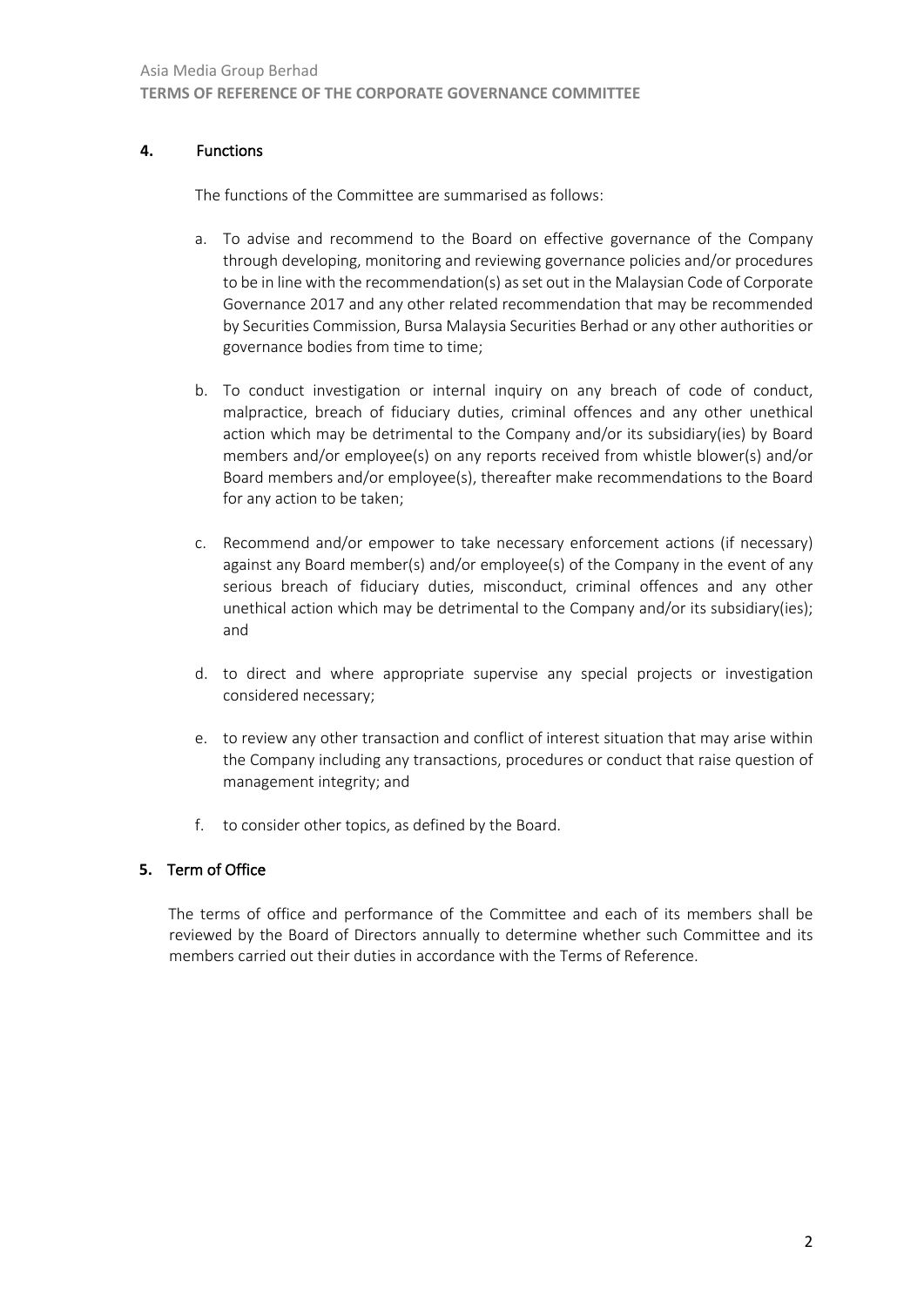#### **6. Meetings**

i. Frequency of Meetings

The Committee must meet at least once a year.

- ii. Quorum
	- a. The quorum shall be two (2) members and majority of the members must be independent directors.
	- b. The quorum of meeting to discuss any matters related to investigation in connection to any breach of fiduciary duties, misconduct, criminal offences and any other matters which the Committee deem that is sensitive and may be detrimental to the Company and/or its subsidiary(ies) shall be attended by all the members of the committee; majority made up of independent director.
- iii. The Committee Members shall cause proper minutes to be made out of the proceeding of all meetings of the Committee.
- iv. The Secretary of the Company or such persons appointed by the Committee shall be the Secretary of the Committee.
- v. Proceedings of Meetings
	- a. The Notice and agenda for each meeting shall unless otherwise agreed to by the members, be circulated at least seven (7) days before each meeting to the Committee members and all those who require to attend the meeting.
	- b. The Committee should have a formal schedule of matter specifically reserved to it for decision to ensure that the direction and control of the Committee is firmly in its hands.
	- c. In the event that a Committee member is being investigated for breach of conduct, the Committee member concerned should abstain from the discussion of his/her own investigation. In addition, the said Committee member shall be suspended, or resign from the Committee and shall be substituted by another independent director, until such time he/she has been cleared of the allegation under investigation.